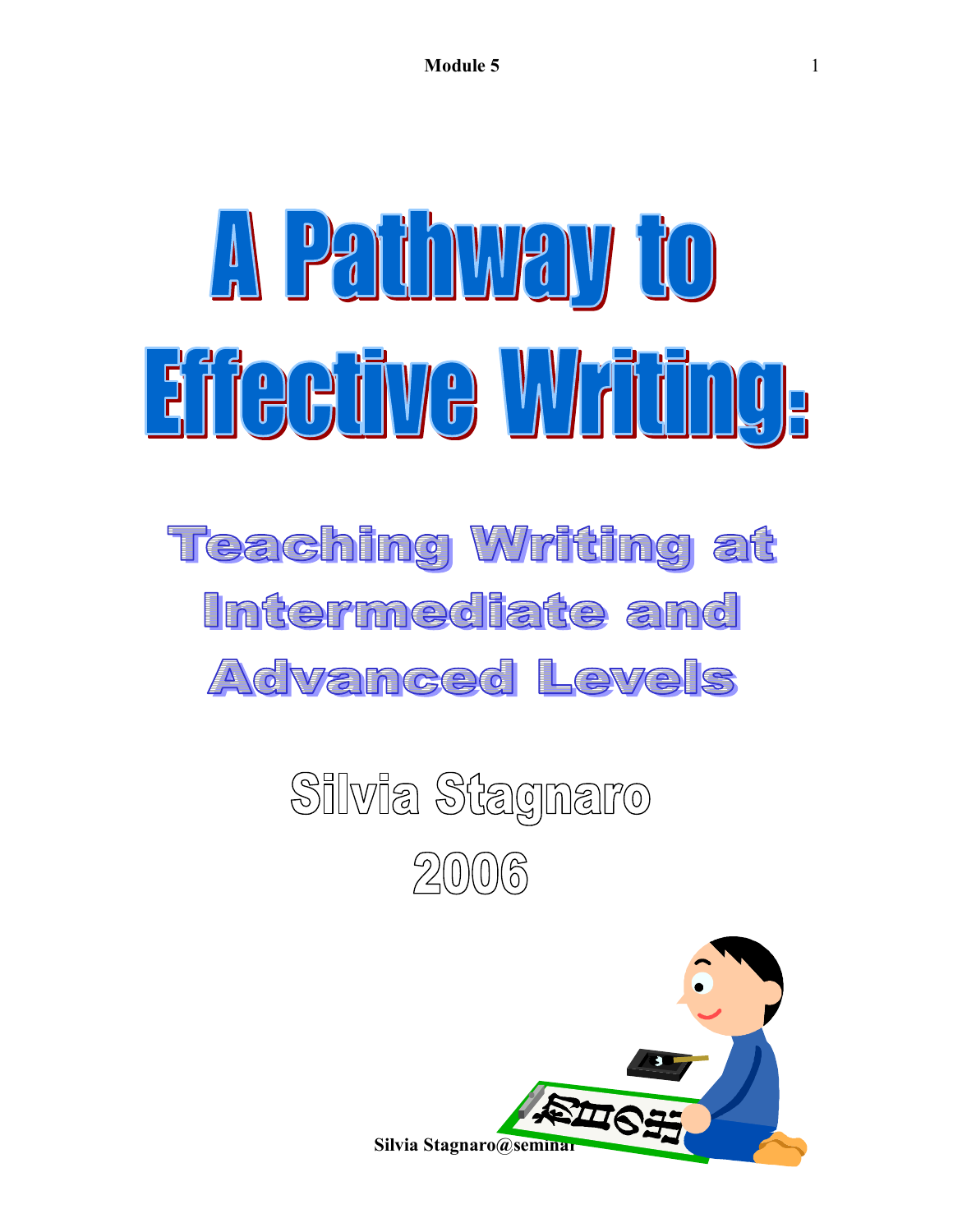# **Module 5**

In all previous modules we dealt with the different aspects involved in the process of writing and concentrated on the kinds of techniques and activities through which we could help students develop as more efficient writers. In this module we shall be dealing with the last problem we confront in the teaching of this complex skill: how can we give feedback to our students. The advice suggested should be approached critically and always bearing in mind the specific circumstances in which you teach.

Before we start dealing with specific strategies for offering feedback to our students it would be worth considering how each of us feels about this issue by responding to the following questionnaire. Take a few minutes to think about how far you agree or disagree with the following statements:

| <b>RESPONDING TO STUDENTS WRITING means</b> |                                                                           |
|---------------------------------------------|---------------------------------------------------------------------------|
|                                             | 1. praising their strengths.                                              |
|                                             | 2. correcting every single error.                                         |
|                                             | 3. providing correct answers.                                             |
|                                             | 4. asking students to rewrite after teacher has corrected them.           |
| 5.                                          | correcting some errors, leaving others alone.                             |
|                                             | 6. asking students to give feedback to each other.                        |
| 7.                                          | giving marks for grammatical accuracy.                                    |
| 8.                                          | reacting to what the student has written (content).                       |
|                                             | 9. reacting to how the student expresses himself in writing (form,        |
|                                             | organization).                                                            |
|                                             | 10. encouraging the student to experiment with new language (vocabulary). |
|                                             | 11. collecting important errors and analyzing them with the whole class.  |
|                                             | 12. using correction symbols to indicate errors.                          |
|                                             |                                                                           |

- 13. encouraging students to write enthusiastically.
- 14. asking students to evaluate their own writing.
- 15. giving a general mark for content and form.

Once you have considered these statements as a teacher, it would be interesting to think about the following: in your own experience as a learner of English, what kinds of feedback did your teachers give you? How useful did you find it? What kind of feedback did you

# **Silvia Stagnaro@seminar**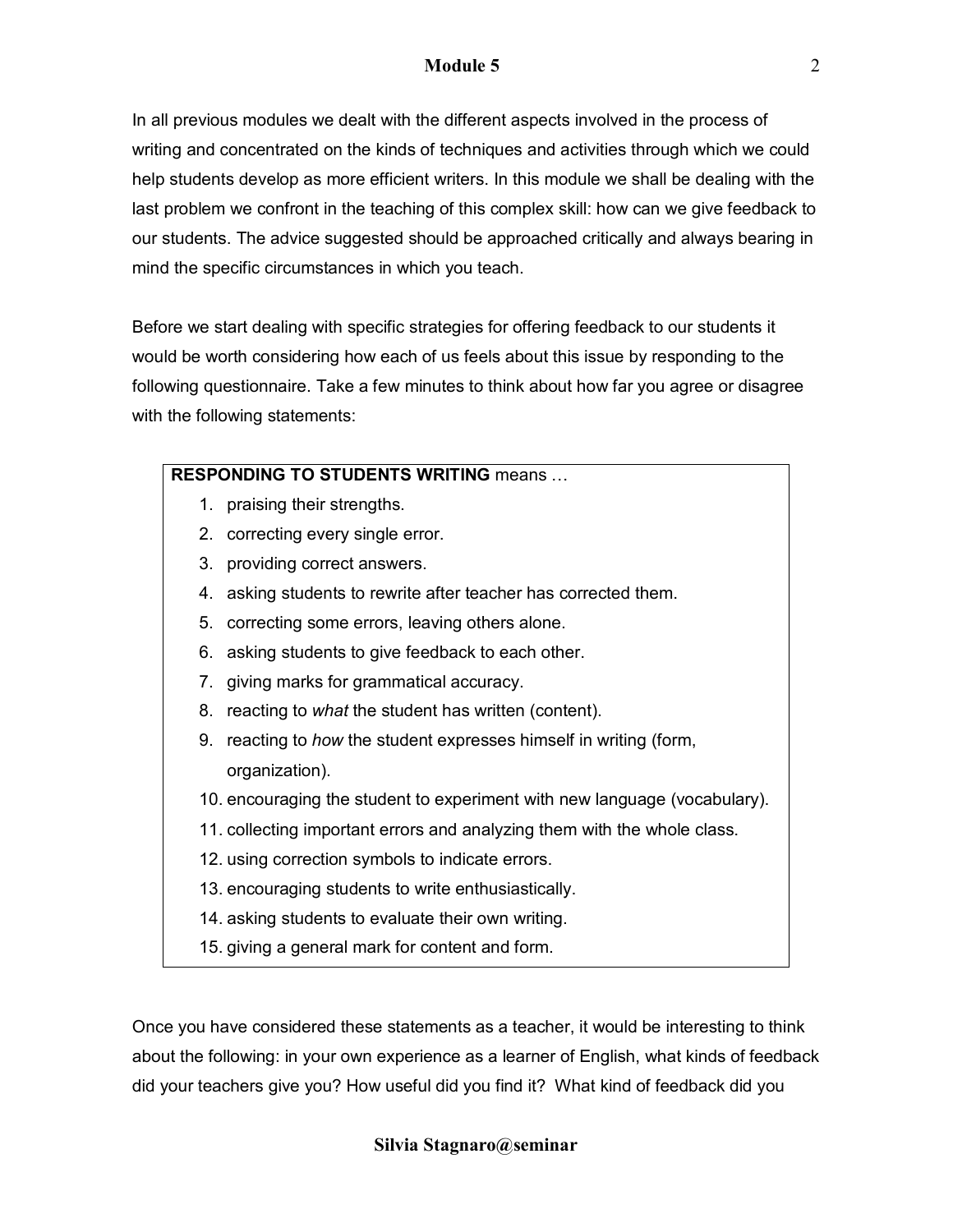# **Module 5**

consider to be the *ideal* one? Once you have considered these questions, move on to Task 1 where you will read and reflect upon some students' comments on their teachers' corrections.

Independently of your responses, the fifteen statements above can be reduced to five central problems:

- 1. When should we correct our students' writing?
- 2. Should our feedback be mainly on language? Content? Organization?
- 3. Should we correct *all* mistakes?
- 4. Should our students rewrite incorporating the corrections?
- 5. Should we let students correct each otherís work?

Before we consider each one individually, take a few minutes to think about these questions. How would you answer them?

# *1. When should we correct our studentsí writing?*

Since correction is the traditional foundation of our educational system, it's only natural that this question comes up as much as it does. Many people feel that if students are not corrected, they will not learn. On the other hand, most adults are aware of the dangers of constant correction. To sort this out, it is important to remember that the source of our quandary is an emotional reaction - on the part of well-meaning adults who care deeply and not a logical one. One has only to consider how children learn to walk and to talk to realize that correction is not a requisite for mastering complex skills (modeling, criteria, scaffolding, and encouragement are the keys). Correction may seem appropriate in the following circumstances:

- $\triangleright$  The student has already tried to self-correct but can't.
- $\triangleright$  The student has not been introduced to a certain point (linguistic, lexical, conventional) or has obviously forgotten about it.
- $\triangleright$  A relatively incidental problem is keeping him from making progress in another area of writing.

Another aspect to bear in mind relates to the students' frequent complaint that they don't understand our correction. The problem here is crucially one of accountability. We should always be able and ready to offer a rationale for our corrections. If, for any reason, we canít, it would be more reasonable not to make any correction at all.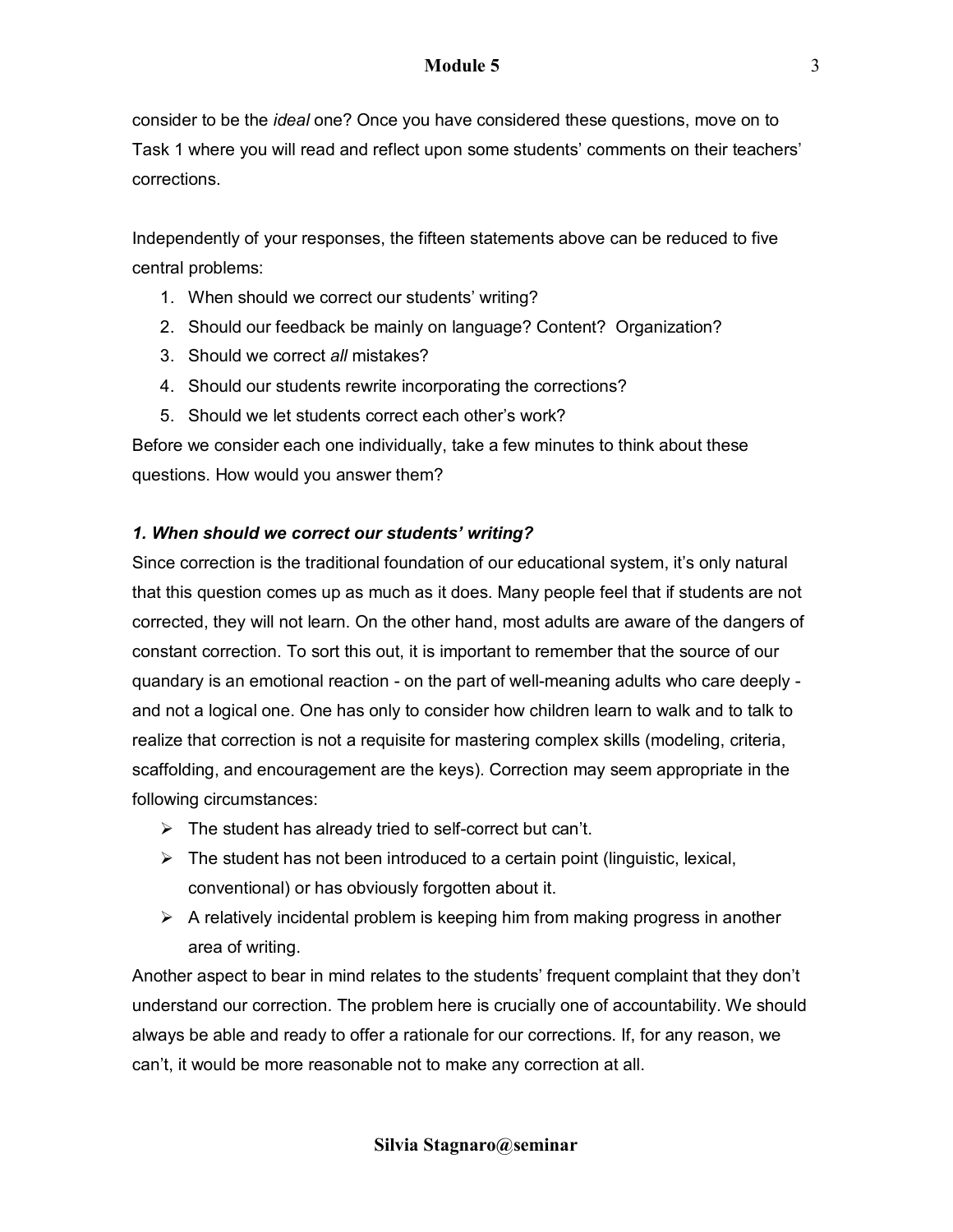Finally, the most important point is to emphasise the connections between correction and communication, that is to say to clearly state (and believe) that the reason why we are correcting at all is to make our students' writing easier to read.

#### *2. Should our feedback be mainly on language? Content? Organization?*

Most people would agree that the most important thing about anybody's writing is what it says to the reader: whether the ideas or events expressed are significant and interesting. Then, there is the question of whether the ideas are arranged in such a way that the reader can follow them easily, that is whether they are presented and organized in a reader-friendly way. Finally, there is the problem of whether the language used (grammar, vocabulary, spelling and punctuation) is acceptable and accurate enough for the context. It seems, therefore, that the most important thing that we should consider when a student hands in a written piece, is its content, then its organization and only then, its language. However, when correcting written work, most teachers find themselves responding mainly to the students' language use, which inevitably leaves the impression on the learner that this is what really matters. There are various reasons for this:

- language mistakes, be them in grammar or spelling, are very difficult to ignore and seem to call for correction;
- students may feel that we don't know enough or that we don't pay attention to their work if we donít correct language mistakes. They tend to *want* us to correct them;
- language mistakes are more easily diagnosed and quantified and provide a more solid ground for evaluating and eventually marking the written piece.

I personally believe that language mistakes should be corrected, especially so as not to disappoint the students. But at the same time, we should make sure that this does not constitute the sole basis for our evaluation of the student's written piece. One way to solve this problem is to make the language corrections in the body of the text and add comments at the end about its content and organization followed by an evaluation. Even better, especially when we are dealing with process writing, would be to delay the evaluation until the rewritten, polished version has been submitted by the student.

#### *3. Should we correct all mistakes?*

Having accepted that language mistakes should be corrected, this next question mainly relates to our roles as teachers. One of our main roles is that of guide and instructor. As such, we are supposed to provide the students with the knowledge they lack, that is to say,

#### **Silvia Stagnaro@seminar**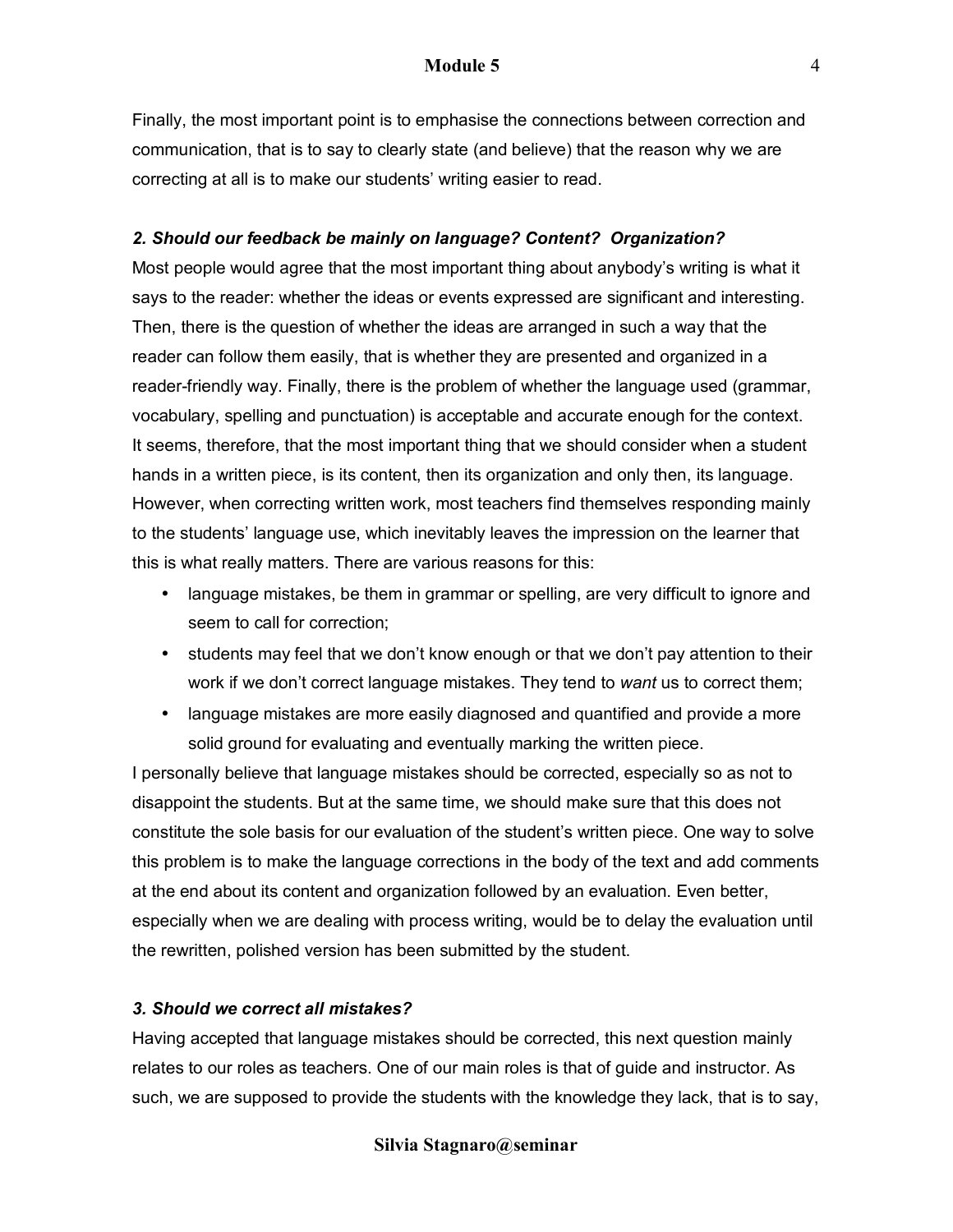#### **Module 5**

to teach them, and correcting their mistakes is clearly an important part of this role. However, an equally important role we have is that of motivator whereby we are supposed to provide support and encouragement of the learning process, and clearly too much correction can constitute a demotivating factor for most students.

The conflict between these two roles requires some kind of compromise which will obviously vary depending on the specific context in which we are teaching. It seems reasonable to decide to ignore the language mistakes that occur as a consequence of the student taking risks to make his writing more interesting and appealing. That is, if the mistake relates to a point we haven't taught yet and the student is making an attempt in which he activates either knowledge of his mother tongue (interference) or of the foreign language (overgeneralization), we should feel happy that he is taking steps to move forward and can ignore the mistake. On the other hand, if the mistake affects meaning and can lead to misunderstanding or confusion, correction might become absolutely necessary.

In any case, whichever approach we decide to adopt, the crucial issue is to come to an agreement with the students and make sure that they understand the nature of our corrections (or lack of them) to avoid confusion, demoralization and demotivation on the students' part.

#### *4. Should our students rewrite incorporating the corrections?*

In general, students dislike rewriting: they feel its tedious and a waste of time. This attitude seems to be closely related to two factors: a) whether they are really aware of the benefits of following a process writing approach and b) the teacher's attitude to rereading students' drafts.

As we saw in previous modules, rewriting is an integral part of the writing process. However, the students can only fully grasp its importance if we are using this approach systematically and have discussed with them the real value of each of the steps they are required to follow. Besides, rewriting actually reinforces learning. But the students can only appreciate its full value when they see improvement in their work and receive the deserved praise for their effort. This, in turn, relates to the second point made above. If we demand rewriting from our students, they have a right to demand conscientious rereading on our part. This should naturally lead to our valuing their effort and only considering for formal assessment the final version that they decide to hand in. The students' motivation to

**Silvia Stagnaro@seminar**